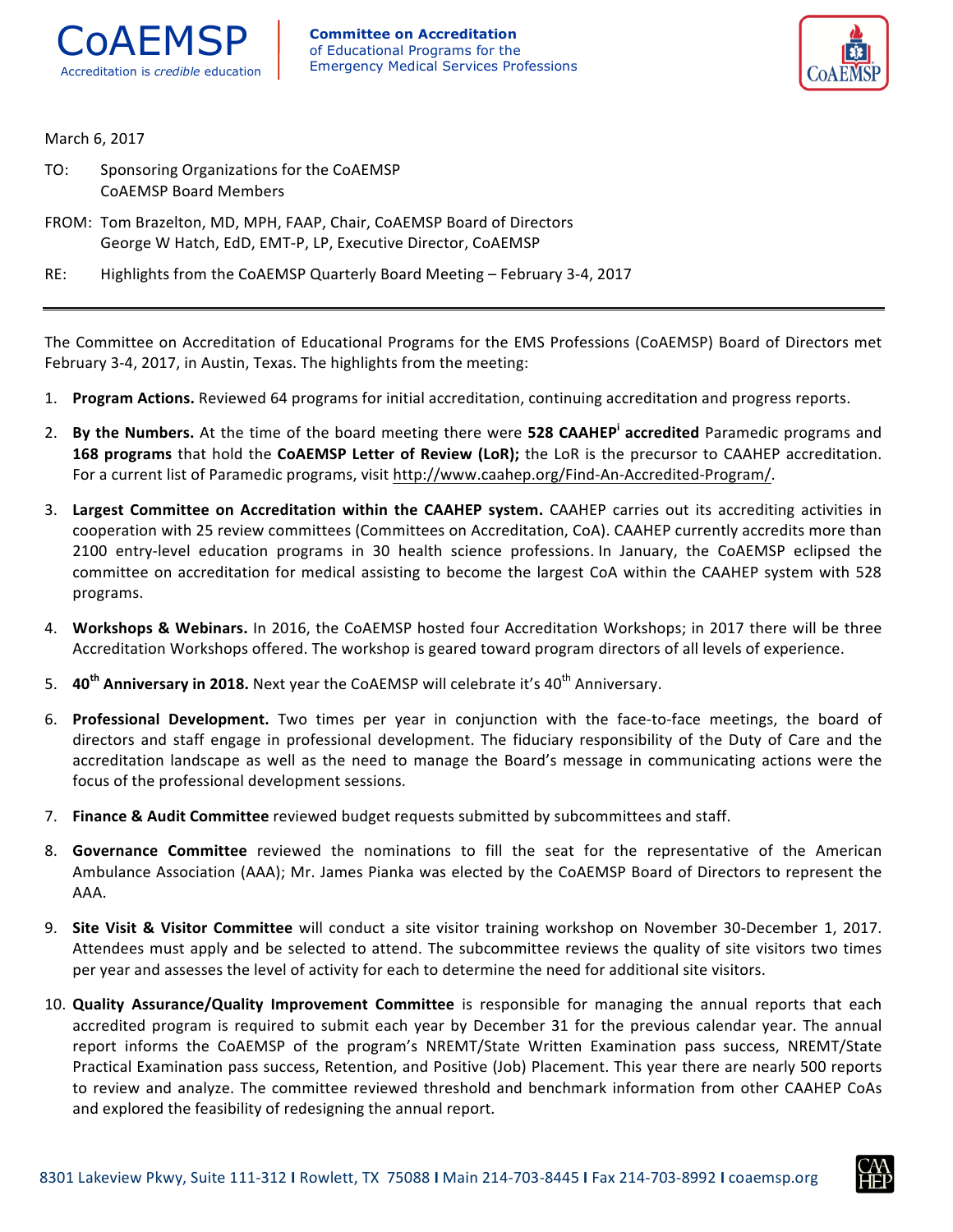# February 3-4, 2017

11. **Interpretations Committee** developed new interpretations of the 2015 CAAHEP *Standards*. Included with the interpretations is a list of evidence that programs may utilize to demonstrate compliance with each of the *Standards*.

Recommended minimums. Programs are required to set and require minimum numbers of patient/skill contacts for each of the required patients and conditions. Each student prior to graduating must achieve these established minimum numbers. The CoAEMSP, based on a panel of national experts, developed the recommended minimum numbers for the required patients and conditions. This will go into effect July 1, 2019. Implementation will include offering webinars and workshops to educate program directors and site visitors; developing tools to support programs; and a communications plan to convey the message.

Program Completion. One interpretation to call special attention to refers the curriculum and when the CoAEMSP considers program completion**.** The official statement:

The CoAEMSP Board of Directors recognizes that there are states in which paramedic educational programs allow their students to take the National Registry of EMTs Psychomotor Examination (PE) prior to completion of the educational program. We further recognize that this practice is consistent with the National Registry's Psychomotor Exam Policy that permits Paramedic Program Directors to approve individual students to take the PE following completion of the didactic and laboratory sections of the course, well before what the CAAHEP *Standards and Guidelines* define as program completion. The CoAEMSP Board of Directors is confident that students are more likely to be competent as an entry-level Paramedic **after** the completion of a psychomotor competency portfolio, which includes the capstone field internship.

The CoAEMSP Board of Directors voted to approve interpretation language consistent with the CAAHEP *Standards and Guidelines* that defines program completion:

# **Standard III.C.1. Curriculum**

The curriculum must ensure the achievement of program goals and learning domains. Instruction must be an appropriate sequence of classroom, laboratory, clinical/field experience, and field internship activities.

Progression of learning must be didactic/laboratory integrated with or followed by clinical/field experience followed by the capstone field internship, which must occur after all core didactic, laboratory, and clinical experience.

Instruction must be based on clearly written course syllabi that include course description, course objectives, methods of evaluation, topic outline, and competencies required for graduation.

The program must demonstrate by comparison that the curriculum offered meets or exceeds the content and competency of the latest edition of the National EMS Education Standards.

#### *Standard Interpretation:*

*Program completion is defined as successful completion of all phases (didactic, laboratory, clinical, field* experience, and capstone field internship).

12. Research Committee is studying the impact of simulation on Team Leads in Paramedic education. Programs that assess Team Leads in the lab, do they perform better in the field?